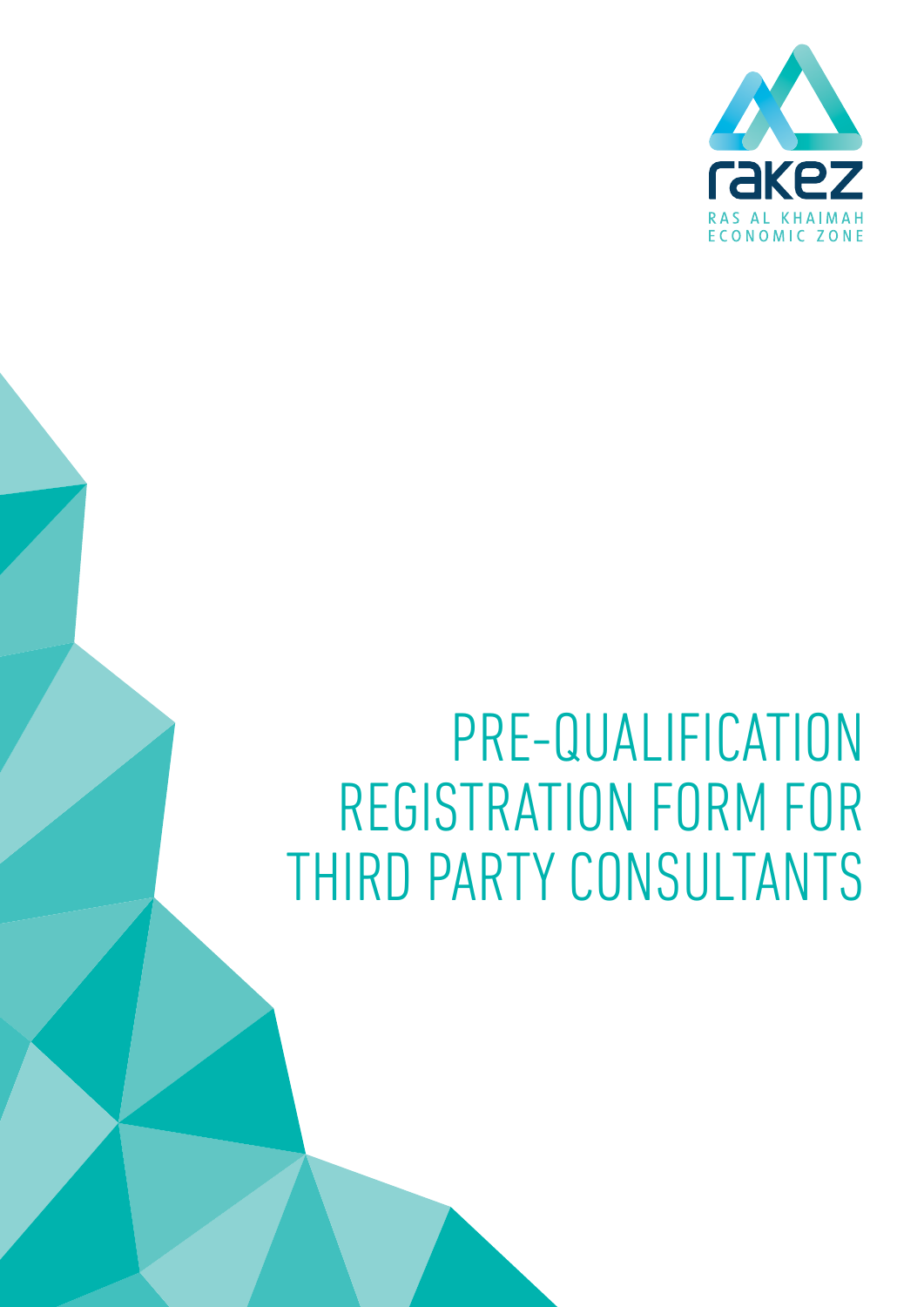

Name and Address of Consultant

Date:

#### GENERAL

- Registration with RAKEZ is required for all HSE consultants who intend to work in RAKEZ jurisdictional areas. RAKEZ will maintain information on the qualifications and capabilities of registered consultants in its information system.
- Consultants who are seeking registration with RAKEZ shall submit:
	- Introduction letter addressed to RAKEZ, providing a general brief on their firm.
	- One copy of the attached questionnaire fully completed and signed by an authorised representative.
	- Copy of the supporting documents.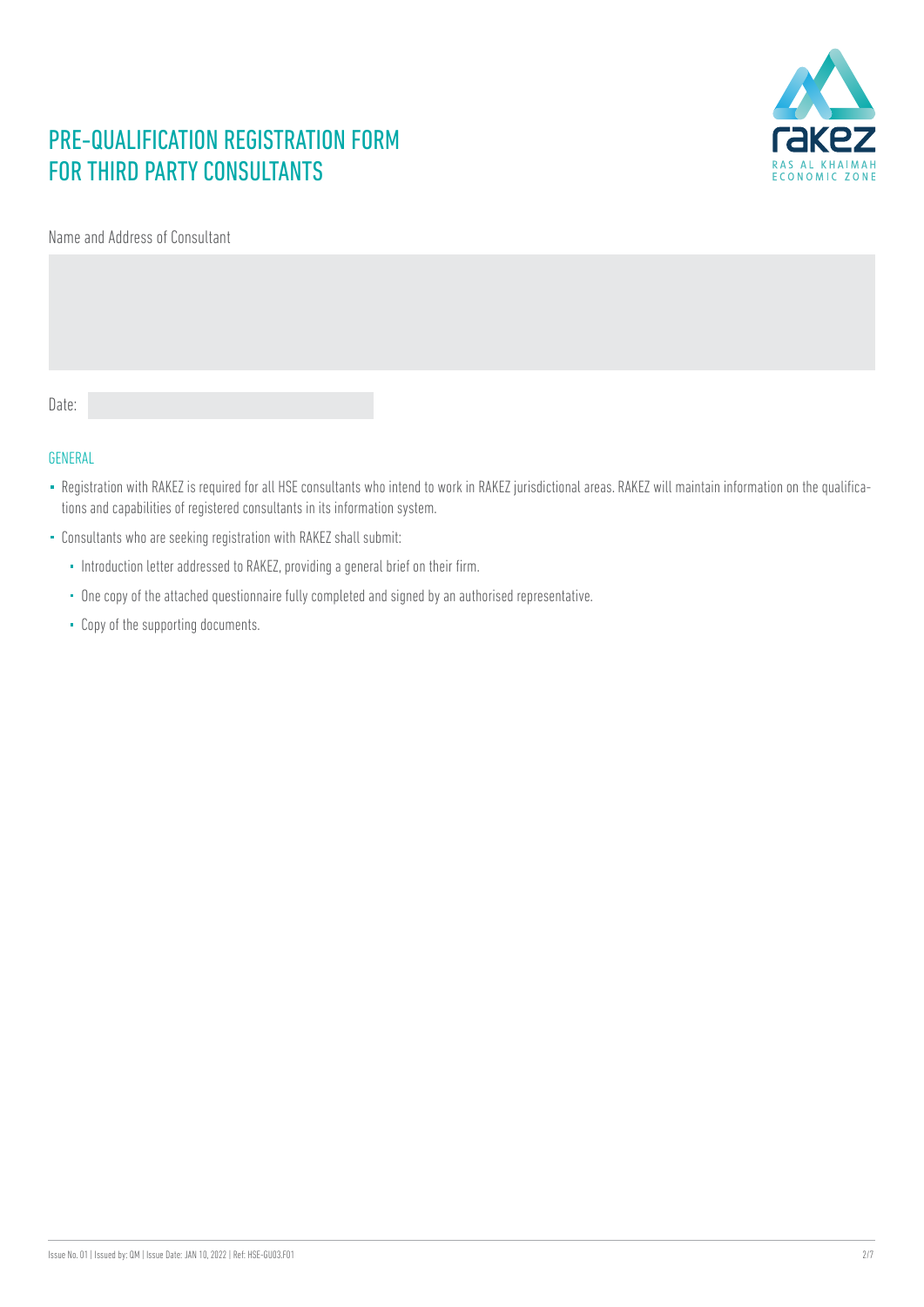

### CONTENTS

| 1. | <b>General Information</b>                                                | 4 |
|----|---------------------------------------------------------------------------|---|
|    | Name of the Company<br>1.1                                                | 4 |
|    | <b>Contact Person Name</b><br>1.2                                         | 4 |
|    | Location Plan: Please attach location Plan to show existing office<br>1.3 | 4 |
|    | <b>Bank Details</b><br>1.4                                                | 4 |
|    | TRN No.<br>1.5                                                            | 4 |
| 2. | Range of Engineering Specialtiesm                                         | 4 |
| 3. | <b>Operating Resources</b>                                                | 4 |
|    | Hardware<br>3.1                                                           | 4 |
| 4. | Human Resources                                                           | 5 |
| 5. | Resume Format                                                             | 5 |
| 6. | Experience/Past Performance                                               | 5 |
|    | No. of Years the Business Has Been Operational<br>6.1                     | 5 |
|    | Record of Claims/Arbitration<br>6.2                                       | 5 |
| 7. | Organisation & Management                                                 |   |
|    | Trade Licence<br>7.1                                                      | h |
|    | Pre-qualifications<br>7.2                                                 | h |
|    | Organisation Chart<br>7.3                                                 | h |
|    | Manager In-charge<br>7.4                                                  | 6 |
|    | 7.5<br>Insurance                                                          | 6 |
| 8. | Quality                                                                   | 7 |
|    | <b>ISO</b> Accreditation<br>8.1                                           |   |
|    | 8.2<br><b>Quality Statement</b>                                           | 7 |
|    | Quality Assurance Manual<br>8.3                                           | 7 |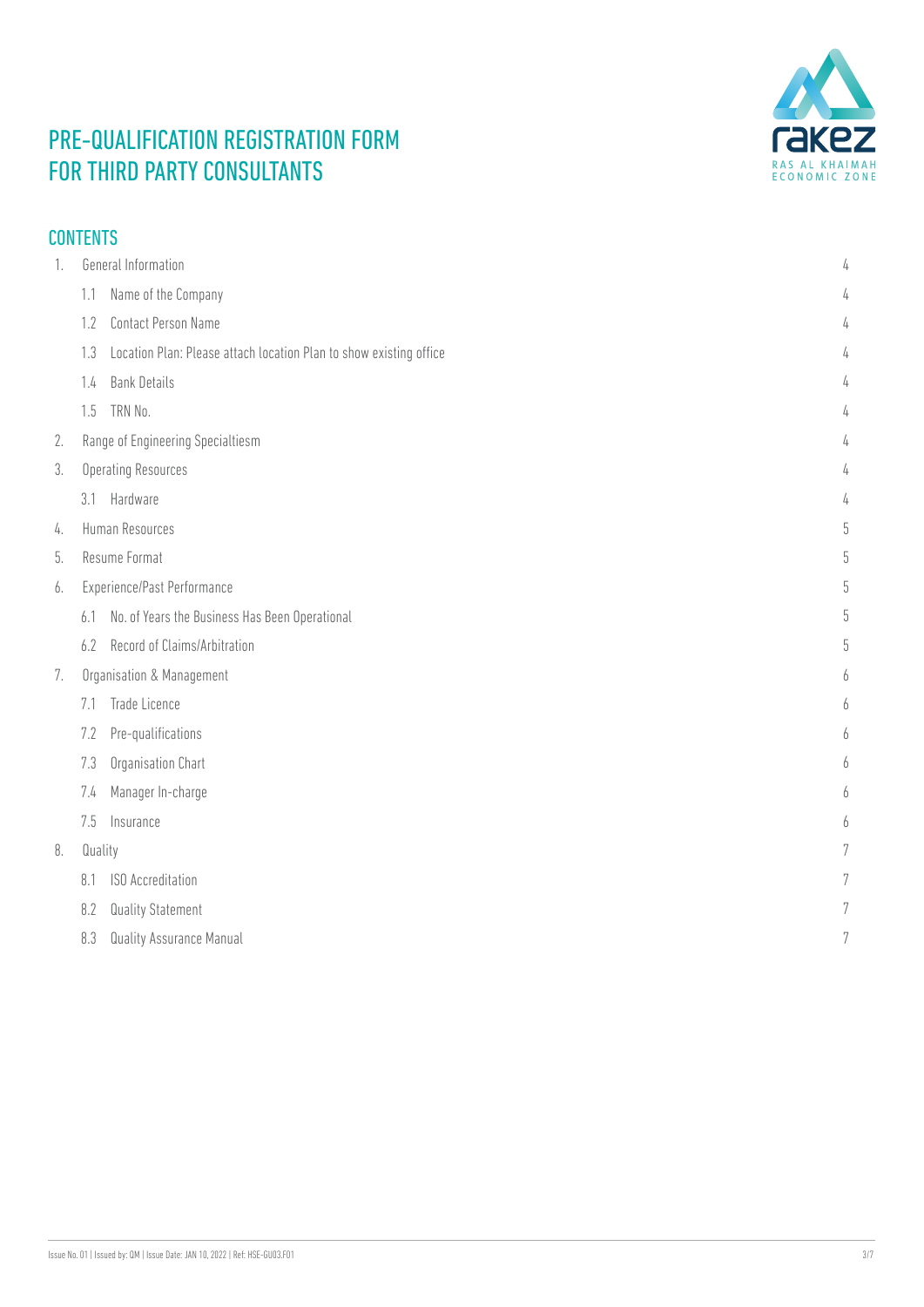

#### <span id="page-3-0"></span>1. GENERAL INFORMATION

| 1.1 Name of the Company: |
|--------------------------|
| Address:                 |
| Telephone No.:           |
| Fax number:              |
| E-mail:                  |
| 1.2 Contact Person Name: |
| Designation:             |
| 1.3 Location Plan:       |
| 1.4 Bank Details:        |
| Bank Name:               |
| Address:                 |
| Contact Name:            |
| Telephone No.:           |
| 1.5 TRN No.:             |

#### 2. RANGE OF ENGINEERING SPECIALTIES

Please mark down on the table the type of services offered with respect to each discipline which best describes your consultancy services in accordance with your commercial registration certificate.

Please indicate ONLY those services of which you have appropriate experience and expertise, which can be verified by RAKEZ.

#### TYPE OF ACTIVITIES PROVIDED:

|        | <b>Discipline</b>                                                     |
|--------|-----------------------------------------------------------------------|
|        | Lifting Equipment Testing and Certification                           |
| П      | Lifting Accessories (Gears) Testing and Certification                 |
| П      | Pressure Vessels (Boilers & Receivers etc.) Testing and Certification |
| $\Box$ | Training Related to Lifting Equipment Operation                       |
| $\Box$ | <b>Basic First Aid Training</b>                                       |
| П      | <b>General Safety Awareness</b>                                       |
| $\Box$ | Process Auditing                                                      |

#### 3. OPERATING RESOURCES

Please provide details of the operating resources available within your firm.

#### 3.1 Hardware

| Item No. | Hardware        | <b>Number</b> | Type <sup>1</sup> | Capacity |
|----------|-----------------|---------------|-------------------|----------|
|          | Workstation     |               |                   |          |
|          | Computers       |               |                   |          |
|          | Other Equipment |               |                   |          |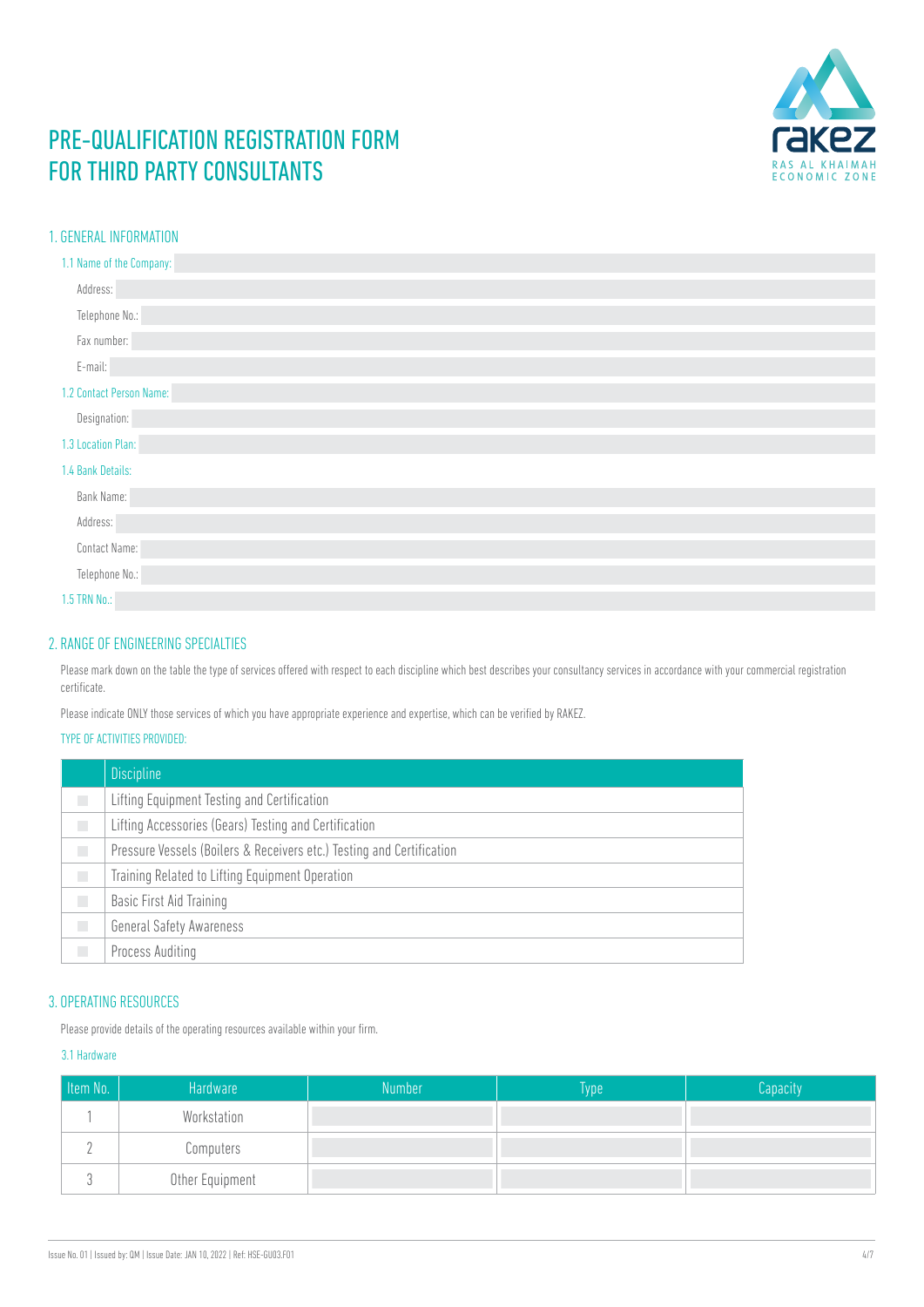

#### <span id="page-4-0"></span>4. HUMAN RESOURCES

Please indicate the availability of the following professionals. Please note that CV in the attached format is required for all the professionals.

| No. of Technical Staff:      |  |  |
|------------------------------|--|--|
| No. of Administration Staff: |  |  |

#### 5. RESUME FORMAT

| 1.  | Position:                                                                                      |
|-----|------------------------------------------------------------------------------------------------|
| 2.  | Name:                                                                                          |
| 3.  | Date of Birth:                                                                                 |
| 4.  | Nationality:                                                                                   |
| 5.  | Education:<br>(State the name of institution, its location and year of qualification obtained) |
| 6.  | Other Training:                                                                                |
| 7.  | Language and Decree of Proficieny:                                                             |
| 8.  | Membership of Professional Societies:                                                          |
| 9.  | Experience with Current Company:                                                               |
| 10. | Work Experience in the UAE:                                                                    |
| 11. | Work Experience in the Gulf:                                                                   |
| 12. | Work Experience in Other Countries:                                                            |
| 13. | Current Base Address:                                                                          |

#### 6. EXPERIENCE / PAST PERFORMANCE

Please provide details of involvement in 5 major projects

| Sr No. | <b>Project Name</b> | Location | Client/Consultant/<br>Contractor | <b>Project Description</b> | <b>Duties</b><br>Performed |
|--------|---------------------|----------|----------------------------------|----------------------------|----------------------------|
|        |                     |          |                                  |                            |                            |
|        |                     |          |                                  |                            |                            |
|        |                     |          |                                  |                            |                            |
|        |                     |          |                                  |                            |                            |
|        |                     |          |                                  |                            |                            |

#### 6.1 No. of Years the Business Has Been Operational

Please confirm the number of years' experience as a Consultant Engineer

| วนแ |  |
|-----|--|
|     |  |

#### 6.2 Record of Claims/Arbitration

Please provide 5-year record of Claims/Arbitration with your major clients.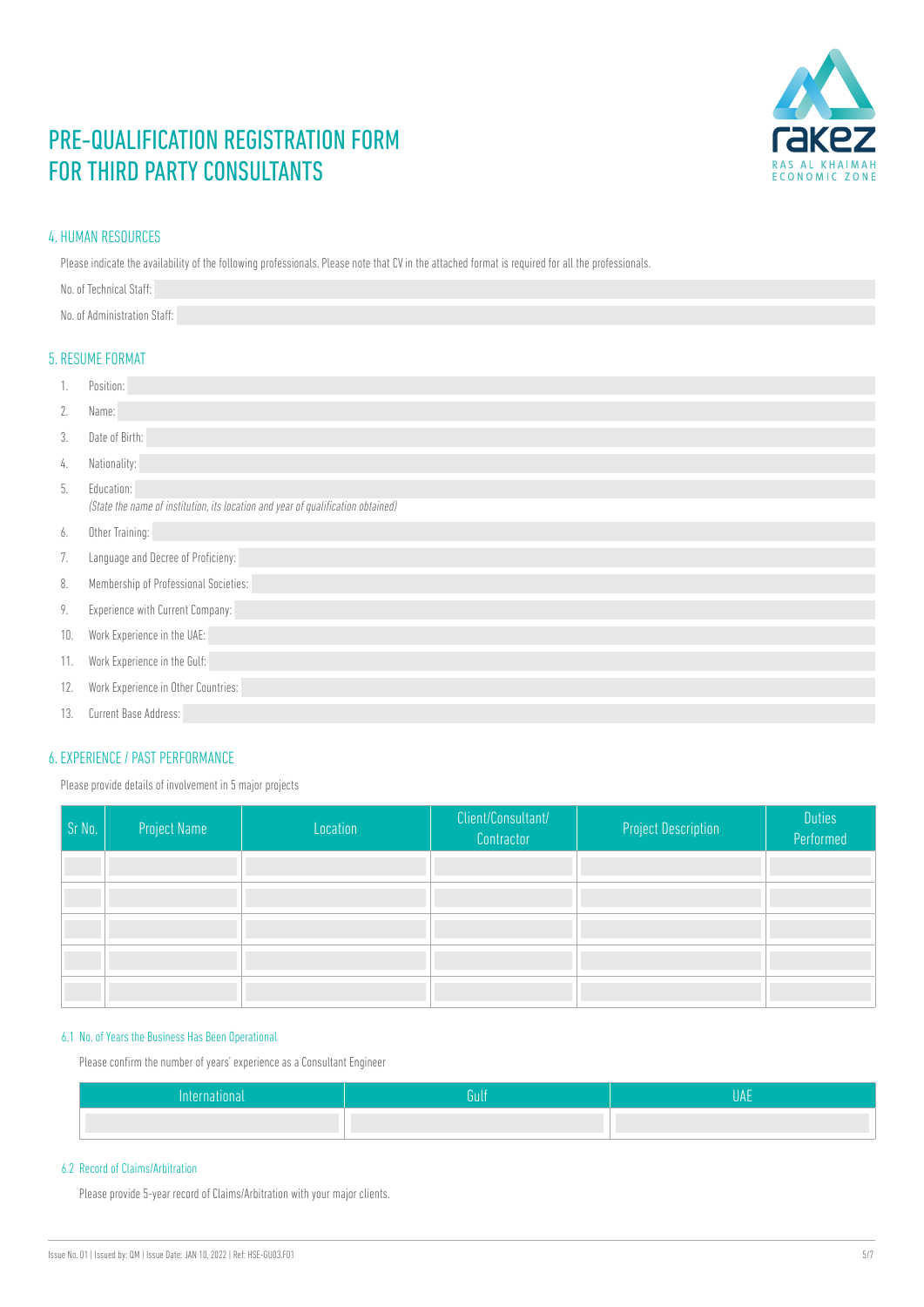

#### <span id="page-5-0"></span>7. ORGANISATION & MANAGEMENT

#### 7.1 Trade Licence

Please provide details of UAE Trade Licence (attach copy)

#### 7.2 Pre-Qualifications

Please provide details of Prequalification's with International Gulf/UAE Organisation.

#### 7.3 Organization Chart

Please indicate here or attach organisation chart showing the company structure showing the positions of directors and all key personnel.

#### 7.4 Manager In-charge

Please indicate here the manager in-charge of the consultancy office and attach CV in the prescribed format.

#### 7.5 Insurance

Please provide details of the possession of PL/PI Insurance (attach copy of the policy).